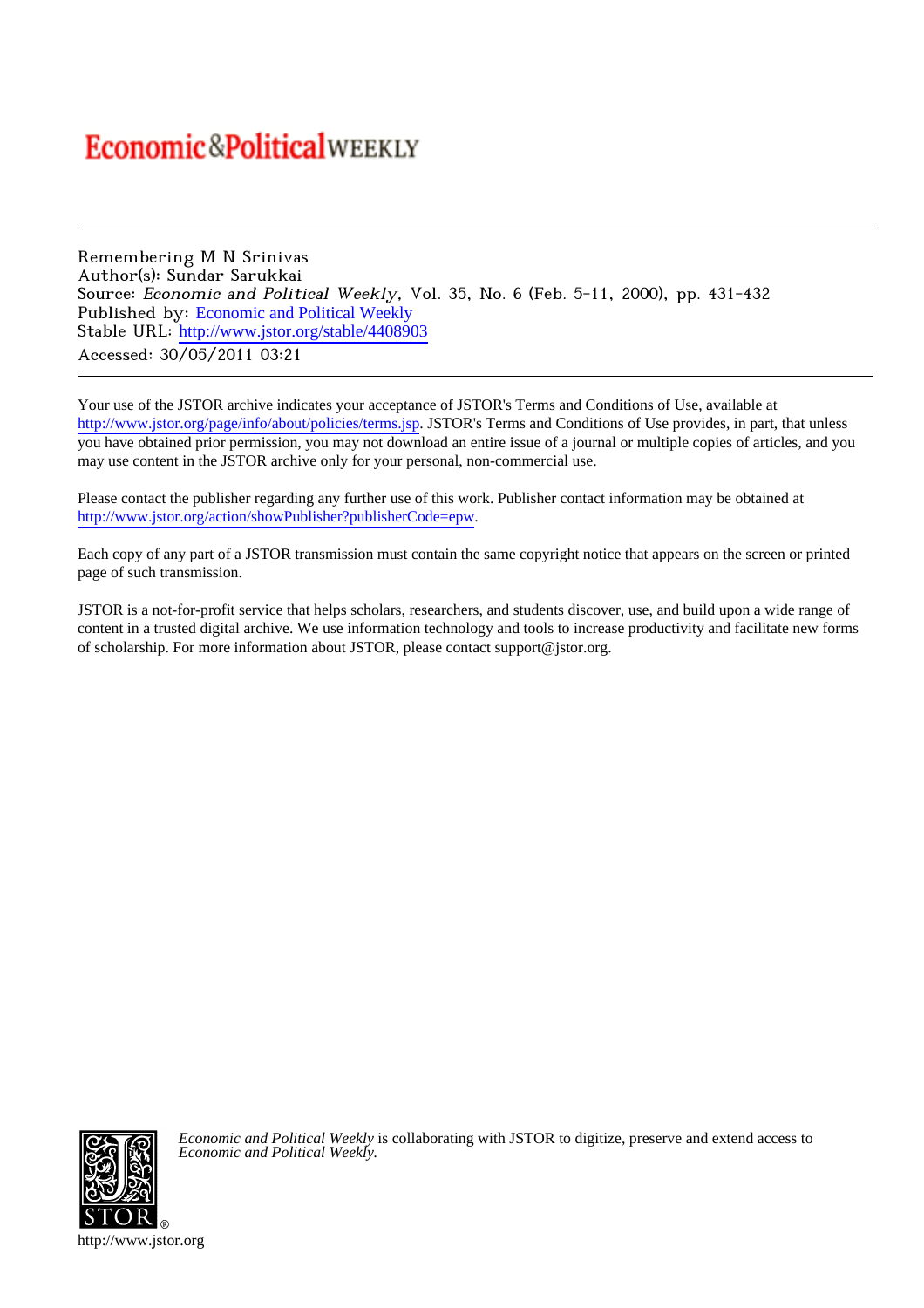**who had drifted away from the Congress during 1984-89, the years when Rajiv was in power.** 

**Had the Janata Dal government's collapse in end-1990 been followed by immediate elections, the Congress underRajiv Gandhi may have won the 240 plus seats it needed to claw its way back to office, albeit with a bit of horse-trading. However, the wounded warrior was not yet trusting of an electorate that had so recently ditched him, and hence propped up the Chandra Shekhar regime, a step that led to a steady identification of the Congress with the government in office, and**  a consequent continuous fall in its pope larity. It was perceived by the voters that **the Chandra Shekhar interregnum was crafted solely in order to enable the Congress to revive itself financially, and that when it had generated a sufficient war chest, that party would withdraw support and force new elections. However, when the 'Young Turk' PM saw to it that his men had the bigger bite, trouble ensued, and very quickly friction increased thanks to a Rajiv Gandhi raging at reports of the runaway fund collection being done by a government supported by him. Had Chandra Shekhar agreed to the proposal to accept Rajiv's minions as ministers in charge of juicy departments, he may have been allowed to limp on as prime minister for a year more. Convinced of his own popularity, he refused, opting to face a poll for which both he and Rajiv were completely unprepared.** 

**Funds were painfully dug out and paid in two tranches to the candidates. Publicity material and vehicles were procured. In Tamil Nadu Jayalalitha had made it clear that she did not require Rajiv to 'waste' time on the state, as she herself would ensure victory. The state government, now under central rule, warned Rajiv not to come to Madras, or if he did so, to avoid the planned meeting at Sriperumbudur. They had been getting reports that trouble could be expected there. Influential Congress persons in Delhi countermanded this advice, insisting that Rajiv visit Sriperumbudur, indeed that he spend the night there at the home of a local businessman, which latter request at least his securitymen vetoed. Nine calls were put through to Tamil Nadu governor Bhisma Narain Singh and his advisers from AICC headquarters and 10 Janpath insisting on Rajiv going to Sriperumbudur. Like his mother Indira, who had insisted that her very killers remain on duty close to her,**  **Rajiv too agreed with the view of his courtiers that he must go for the meeting, and that the warnings of danger should not stand in the way. Finally, the governor's administration gave up its efforts at persuading the former premier from coming to Sriperumbudur. At the site, other members of the Congress Party escorted the LTTE operative Dhanu through the security cordon, and positioned her close to the man who had sent the IPKF into Sri Lanka. Strangely, the very Justice Jain who spent**  **years poring over numerous conspiracy theories skipped over the role of Rajiv's own party members in getting him to the danger zone and the human bomber close enough to him to finish him. These individuals are even today active in politics, many close to Sonia Maino Gandhi. At Sriperumbudur, Rajiv looked forward to wrapping up the meeting quickly and returning to Madras for some sleep. It was to be a different sort of sleep from any that**  he had had before. **[27]** 

## **Remembering M N Srinivas**

**His ethical stance toward thinking and knowing and a basic fascination with exploring the boundaries of human thought made M N Srinivas, forever, a child of ideas. His most biting comments**  were reserved for ideologues and ideologies, those that refused to **participate in the play and pleasure of new ideas and expressions.** 

## **SUNDAR SARUKKAI**

**t is not an accident that the The Remembered Village is one of the seminal books by M N Srinivas. This book stands as a monument to the many beliefs he cherished: the power of memory and the importance of remembering, the need to possess the eye of the novelist in understanding people and society, the honesty of the intellect in any intellectual process, and simplicity of expression that is itself so complex to achieve. This book is not just an ethnographic account of Rampura - it is also about the sensitivity of memory and the ethics of remembering. It is this ethics of honesty, simplicity and integrity that allowed him to re-member Rampura, an ethics that marked his approach to intellectual thought until the end. In our re-collection of Srinivas, in the texts we create of the "Remembered Srinivas", it is these qualities of remembrance that we need to hold and cherish.** 

**Remembrance is not always an act that we enter into when a person is no longer with us. Remembrance is primarily about presence and absence. It is the creation of a narrative of that which is absent. It is the quality of the void, of an absence, that incites the move to remember. This absence is not marked only by life and death. We remember the absent and in the process of remembering construct a presence of the absent. We remember the living as**  **much as we do the dead but our stories and memories of the living are fundamentally different from those of the dead. Our remembrance of the living is one that is alwayspotentially open to a response from the person who is remembered, always open to the potentiality of acceptance and rejection. The memory of the dead, the re-membering of the dead, carries within it the angst, the acceptance that this response can never be had. This remembrance is a voice offered to the void and because of this, those of us who remember the dead have to invest in ourselves the ethics of speaking for ourselves as well as the person who is no more with us. It is this ethics of remembrance, of speaking both for oneself and the other, that Srinivas so elegantly exemplified in his intellectual life.** 

**It is not easy to delineate this ethics of remembering. Although never explicitly acknowledged as such, The Remembered Village is an attempt in this direction. In this book he has already shown us the way to remember, to go beyond the written presence of his notes and extract the images of Rampura which had become a part of him, become a member of his own self. By doing this and succeeding in the evocation of it, he has given us an insight into how presence is so powerfully captured in absence. He has shown us how to pay homage to absence by gathering all that is present - that what is called remembering. Writing about Rampura, reconstruct-**